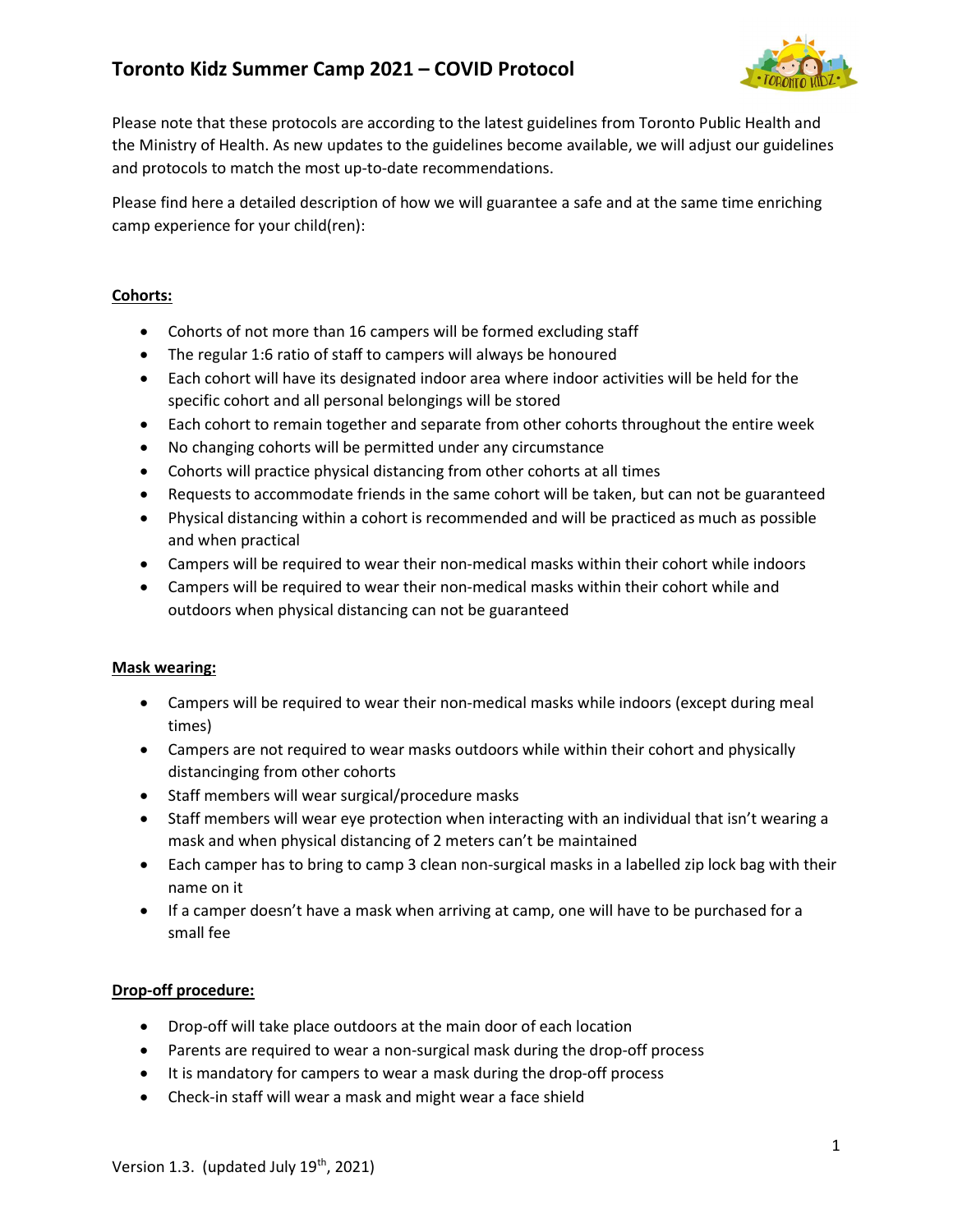

- A table and visual cues is set up to encourage physical distancing
- Staff will confirm for each camper that the daily health screening has been submitted electronically prior to arrival at camp. In case the daily health screening is still pending it will be performed by the staff member on-site with the parent/guardian present
- The parent/guardian will have to remain on site until the camper has passed the health screening
- The camper will be directed to their cohort's outdoor meeting spot
- No parents/guardians are allowed to enter the camp location to minimize the number of individuals entering the site
- Each cohort will enter the camp location as a group and settle into their cohort's assigned indoor space
- The camper will leave all personal belongings in the dedicated space

## Pick-up procedure:

- A table will be set up at the entrance to the camp location to ensure physical distancing
- Parents/guardians to line up and wait at the entrance to the camp
- Parents/guardians are required to wear a mask/face covering during pick-up
- Parents/guardians to ensure physical distancing from other parents/guardians during the pickup procedure
- Parents/guardians to arrive with plenty of time to guarantee that they are ready to receive their camper at 4:30 pm or 5:00 pm
- Campers will be brought outside to meet parent/guardian at 4:30 pm/5:00 pm
- Late pick-up fees will strictly be applied if parent/guardian arrives after 4:30 pm/5:00 pm
- If an earlier pick-up is required, parent/guardian must notify our staff with as much notice as possible
- Campers will only be handed to parent/guardian that has been clearly identified in advance
- Identification will need to be shown each time at pick-up as it might be a new counsellor handing over your child. If the name on the ID doesn't match any person listed as parents/guardians or emergency contact, you will be asked to step aside to wait for next steps while the pick-up procedure continues
- Parent/guardian to provide a signature to confirm pick-up of camper

#### Camper care:

- Washrooms will be designated to cohorts wherever possible
- Regularly supervised handwashing will be incorporated into the program (before and after meals, during breaks and transition times between activities)
- Hand sanitizer will be provided throughout different areas in the camp space
- Campers to wear sunscreen when arriving at camp in the morning and bring their sunscreen to camp. Sunscreen will be re-applied in the afternoon by the campers themselves. Staff will be able to assist campers only with a visual demonstration
- If a camper gets injured or requires help physically, staff members will perform standard first aid/CPR. If possible staff and camper will wear PPE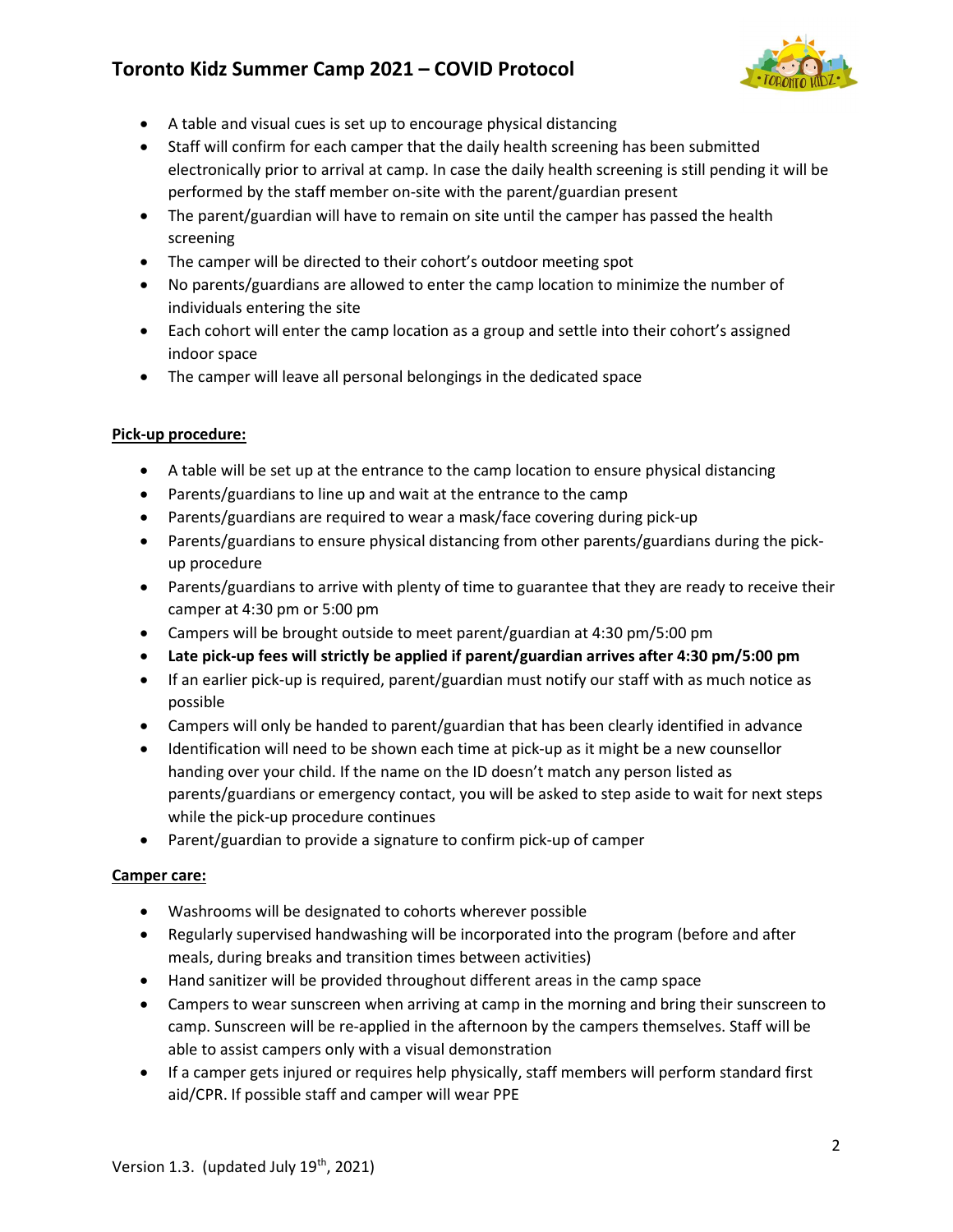

Yellow safety vests will be worn by campers whenever groups leave the camp premises

### Daily health screening:

- Campers, staff and any potential visitors to the camp will undergo a screening either at home (preferred) or upon arrival at the camp location
- **Entry will be denied to any individual who has any of the symptoms as outlined in the COVID-19** school and child care screening provided by the Ministry of Health
- Daily screenings will be done electronically whenever possible and only at the camp location upon arrival if the electronic document has not been completed yet
- Hand sanitizer will be placed at all entrances
- Daily attendance and health screening records will be kept

#### Personal belongings:

- Each camper will have an assigned box to store all personal belongings
- Personal belongings at camp have to be limited as much as possible
- No toys or other non-essential items brought from home will be allowed at camp
- The following personal belongings have to be clearly labelled with the campers name: water bottle, sunscreen, mask
- Each camper to bring the following items to camp:
	- o Small backpack
	- o Water bottle
	- o Lunch/Snack box
	- o 2 non-surgical masks
- Strict no sharing of personal items between campers and staff members

## Meals & snacks / water:

- Cohorts will remain separate during meal and snack times
- Most meals to be held in each cohort's designated room
- Some meals will be held outside (e.g. picnics at parks)
- Strict no sharing of food, snacks, water bottle, food containers between campers and staff
- No microwaving food or storing food in the fridge will be available this year
- Contactless filling up of water bottles will be facilitated with the assistance of staff

## Cleaning:

- All areas and surfaces will be cleaned and disinfected regularly throughout the day as required by the Ministry of Health and Toronto Public Health
- Washrooms will be cleaned and disinfected during the day as required by the Ministry of Health and Toronto Public Health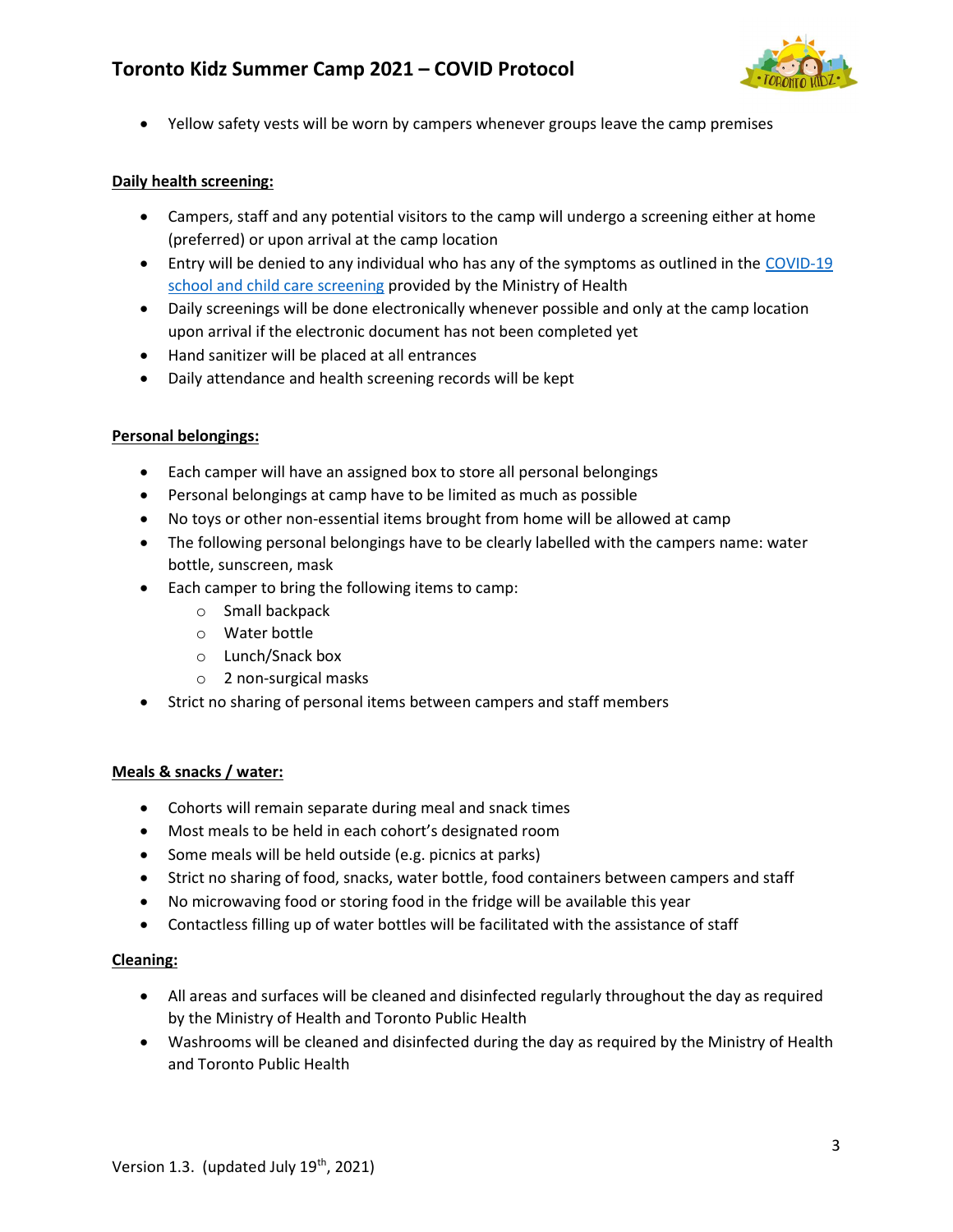

- Supplies, equipment, toys, etc. will be disinfected during the day as required by the Ministry of Health and Toronto Public Health
- All rooms including floors will be cleaned and disinfected at the end of each day

# Supplies, equipment, toys

- Each cohort will have its designated sports equipment (balls, outdoor toys, etc.), supplies (scissors, crayons, glue sticks, etc.) and toys & games (board games, indoor toys, etc.) for the week
- If supplies, equipment, toys or games change cohorts for any reason, they will be cleaned and disinfected prior to being used by a new cohort
- No items will be used that can not be cleaned and disinfected on site (e.g. plush animals)

## Behaviour management

- On the first day of the week, campers will be briefed and trained on all safety and health measures for their week at camp including hand hygiene and respiratory etiquette
- The camp's 3 strike policy will be strictly applied this summer. Parent/guardians are encouraged to review the policy together with their camper prior to the start of the week
- No refunds will be provided if a camper has to be removed from the program due to behaviour

# Handling/reporting illness and suspected/confirmed COVID-19 cases

- Campers to remain home if they fall ill or show any COVID-19 related symptoms
- If a camper is not sent to camp, the camp has to be notified the same day given the reason for which the camper is kept at home
- Campers who don't pass the daily health screening must isolate (stay home) and not leave except to get tested or for a medical emergency. Talk with your health care provider to get advice or an assessment, including if the camper needs a COVID-19 test
- The camper can return to camp after getting a negative COVID-19 test result, or they are cleared by their local public health unit, or are diagnosed with another illness
- Siblings or other people in the camper's household must stay at home until the camper showing symptoms tests negative, or is cleared by their public health unit, or is diagnosed with another illness
- Proof or negative test results or medical notes are not required to return to camp
- Campers who show any COVID-19 related symptoms while at camp will be immediately separated from their cohort and accompanied by a staff member to wait in a designated area for pick-up
- The accompanying staff member will remain at a distance of 2 metres and wear PPE. The camper will be wearing their mask. Parent/guardian will be immediately informed to arrange pick-up as soon as possible
- Camper will be reminded of hand hygiene and respiratory etiquette while waiting for pick-up